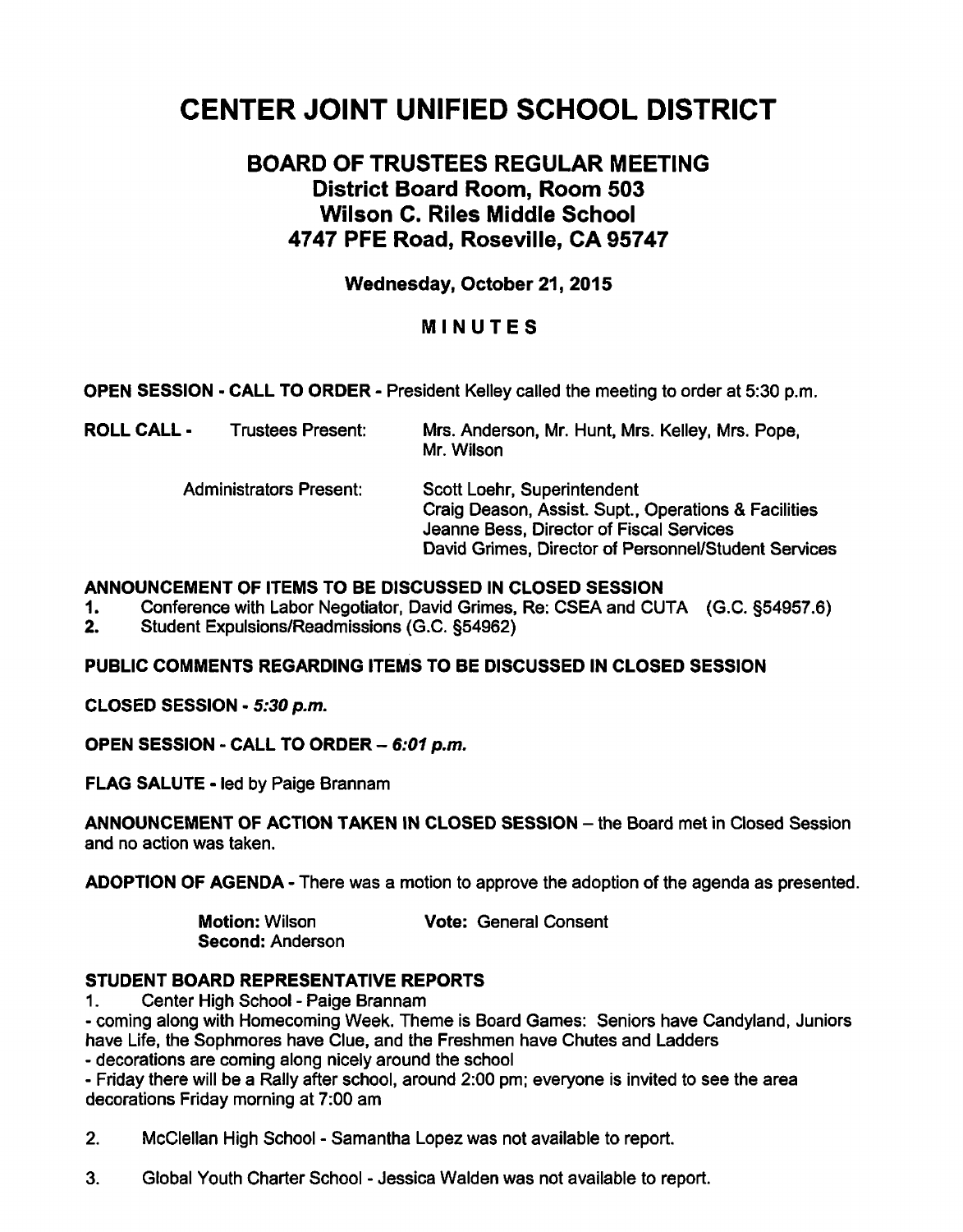10/26/15 Regular Meeting Page 2

# **ORGANIZATION REPORTS**<br>1. CUTA - Heather Wood

1. CUTA - Heather Woods, President, was not available to report. Vanessa Mason reported that CUTA was happy that they negotiated a **4%** pay increase and great health care. She reported on the events happening at the sites: at North Country Paula Clement was awarded a grant for young readers medal books, at Oak Hill they had the Fall Festival last Friday and Trunk or Treat is upcoming, Spinelli is currently doing their Pennies for Patients drive and they have Math Night tomorrow night, Dudley had a very successful Fall Carnival last Friday and had Healthy Play training last Monday, Riles will have a Fun & Foam jog-a-thon this Friday, a Fall Dance next Friday, and their conferences were a big success. Riles is excited that the Volleyball and Football teams were champs this year.

2. CSEA - Marie Huggins, President, reported that they are excited that they have the same **4%**  salary increase and good health and welfare benefit packages. They have been able to negotiate that this week. They are looking for ratification by the 6th of November; they have the go ahead from the CSEA field office to proceed with their information meeting and then going on with voting. She thanked Wilson C. Riles MS for letting the chapter hold their member dinner there on October 1st. There were approximately 80 members in attendance. A warehouseman was the Grill Master. Its been good to see the year start off good; they have had 20 new member applications since All Staff Day.

# REPORTS/PRESENTATIONS<br>1. Williams Uniform Com

Williams Uniform Complaint Quarterly Reporting - David Grimes, Director of Personnel & Student Services, reported that there was nothing to report.

**2.** California Assessment of Student Performance and Progress (CAASPP) - Rebecca Lawson, Coordinator of Instruction, shared a PowerPoint with the Board. It covered how the online Smarter Balance assessments are different from previous California tests, new standards and tests (challenging for schools to teach and students to learn), how the student performance is reported on the Smarter Balance assessments, district results, comparison of our district with other county districts and the state, how reports are used, online resources and parent guides, and our next steps using the results.

Mr. Loehr noted that Illuminate will be a system that can help us along the way get assessment on how the students are doing, and its a very easy way for teachers to gather data. Mrs. Lawson noted that it really helps teachers identify what they need. Trustee Wilson asked if we are really evaluating what the students are learning or are we evaluating how we are teaching to the test. Mr. Loehr noted that we don't teach toward the test but teach the standards. What we are trying to get at is how did you get to the answer. He noted that we are working toward the standards, not to get better in our scores.

Trustee Kelley noted that we don't want to teach to the test, but it definitely tells us a lot of things. We have consistently seen that there is a problem in some of our grade levels with math. At the same time, looking in the training proposals that are in the Consent Agenda tonight, she didn't see anything in the area of math. Mr. Loehr noted that in year one the primary focus is on math and **€LA** training. Trustee Kelley thanked them for putting in the vertical collaboration. She also noted that we need to pour some effort into those who have students that don't do well. Mr. Loehr acknowledged Mr. Jordan and Mrs. Frisch for their efforts in having their folks working together.

## COMMENTS FROM THE AUDIENCE REGARDING ITEMS NOT ON THE AGENDA -

Steve Jackson, Principal at Dudley Elementary, noted that over the last 2 months their site has had major events. He thanked the CHS students that showed up to help clean up the campus. They hung in there the whole time. At the Fall Festival they had workers come help as well; they did a fantastic job.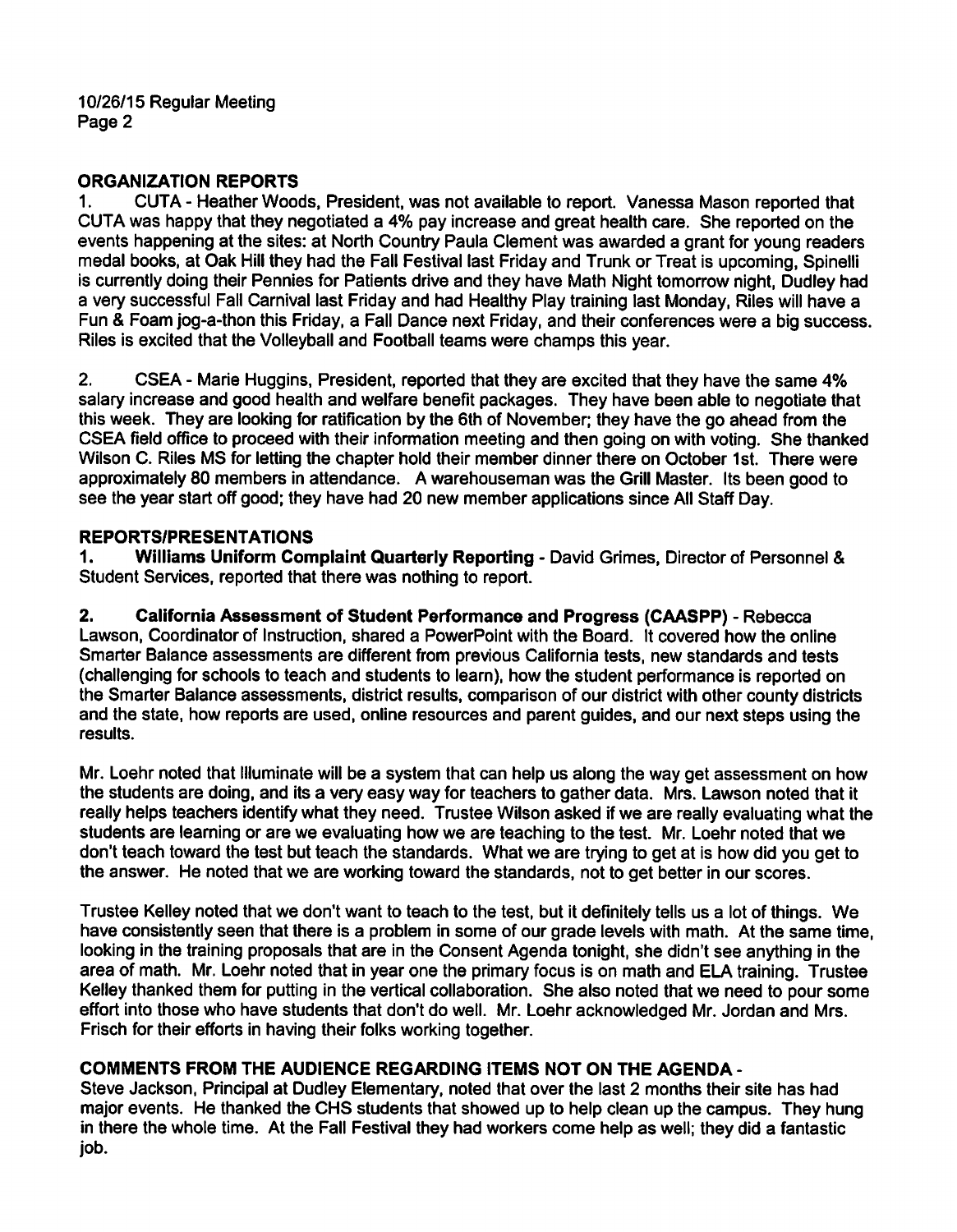10/21/15 Regular Meeting Page 3

### **BOARDISUPERINTENDENT REPORTS**

#### **Mrs. Pope**

- attended the Dudley Harvest Festival; observed the CHS students working hard.
- attended Oak Hill's Fall Festival; the PTAs put their heart and soul into the events. CHS students were there as well. She thanked the PTAs for everything they do for the schools.
- noted that Mr. Jordan did a survey regarding electives; she noted some totals of responses.
- attended Vickie Nunes retirement.
- attended the Global WASC visit.
- noted that CHS has created an app for your phone; it is an amazing tool for the parents.
- noted that she received Mr. French's newsletter and can't imagine him ever being an awful teacher.
- noted that in the Antelope News was CHS, McClellan, Preschool, Riles, and Dudley; all good advertising.

#### **Mrs. Anderson**

- toured CHS to see some of the new things going on over there; she also toured Dudley.

- noted that the CHS app is fantastic.

**Mr. Wilson** - had nothing to report

#### **Mrs. Kelley**

- attended the county Board dinner; it was an awesome presentation.

- noted that she is looking fonvard to homecoming; she will be working the snack bar.

#### **Mr. Hunt** - had nothing to report

#### **Mr. Loehr**

- attended the SCOE Board dinner; noted that there was some interesting info that he got from the speaker.
- noted that campus tours have been great.
- complimented all of the staff for everything they are doing to make things happen.
- thanked Becky for the report and for keeping us on focus on a lot of this stuff.
- noted that he had an opportunity to meet with the Friends of Mondavi; we received 275 tickets, which are being distributed to 6 of our school sites. The district picks up the cost of the transportation to get them out there.

#### **CONSENT AGENDA**

- **1.** Approved Adoption of Minutes from September 16, 2015 Regular Meeting
- **2.** Approved Educator Effectiveness Program Expenditure Plan
- 3. Approved Classified Personnel Transactions
- 4. Approved Certificated Personnel Transactions
- 5. Approved Professional Service Agreement: Supported Life Institute/CTEC
- 6. Ratified 2015/2016 Master Contracts:
	- Capitol Autism Jabbergym Inc.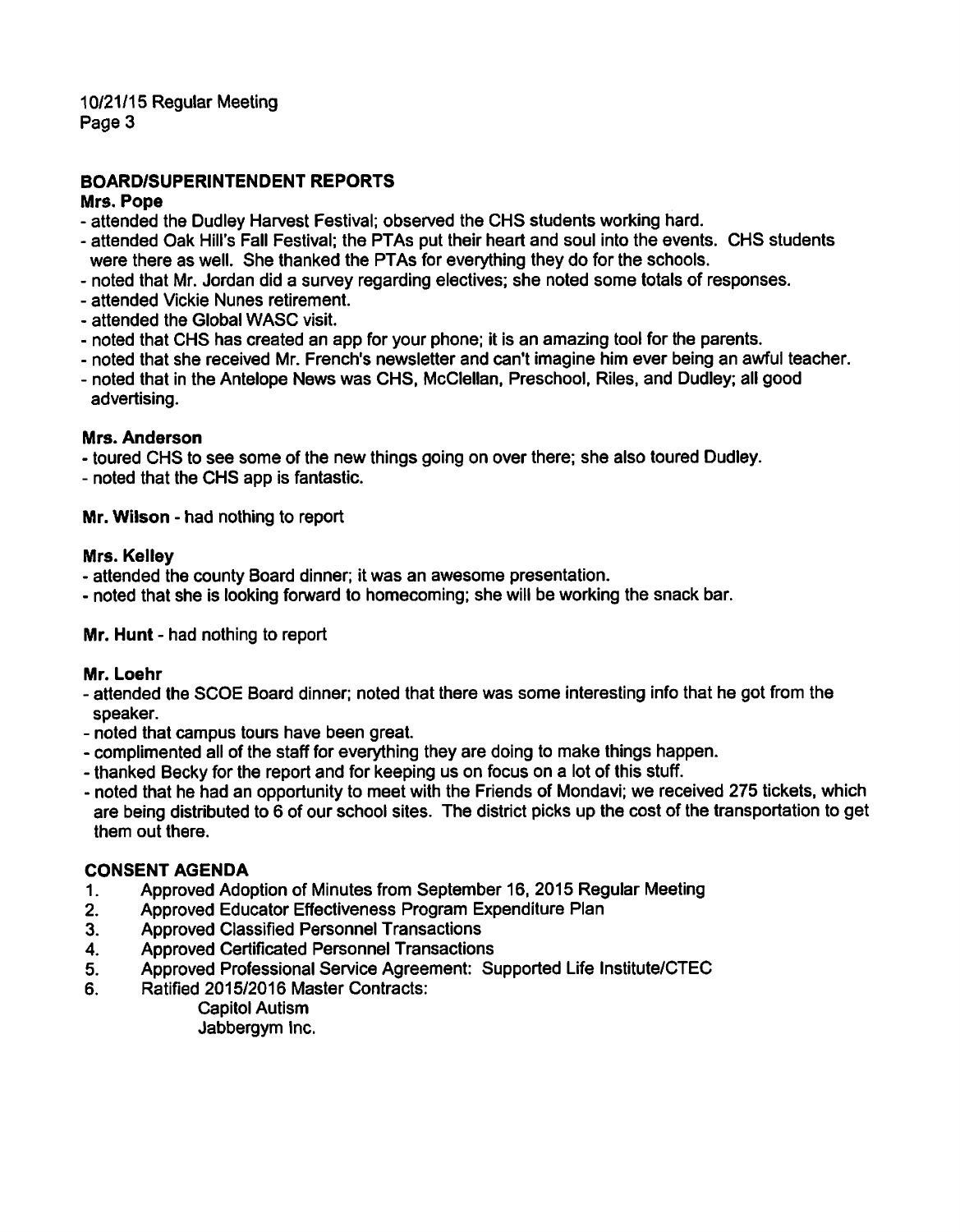10/21/15 Regular Meeting Page 4

# **CONSENT AGENDA (continued)**<br>7. Ratified 2015/2016 Individe

Ratified 2015/2016 Individual Services Agreements:

2015/16-174 Aldar Academy<br>2015/16-175-179 America

American River Speech

2015/16-180 Bright Futures Therapy

2015/16-181 C.T.E.C.

2015/16-182 Capitol Autism

2015/16-183 Easter Seal Society of CA

- 2015116-184 Jabbergym
- 8, Approved Memorandum of Understanding Agreement #0883 Between Sacramento County Office of Education and Center Joint Unified School District for the 201512016 SCOE Let's Get Started with California's ELD Standards Workshop
- 9. Approved Memorandum of Understanding Agreement #0882 Between Sacramento County Office of Education and Center Joint Unified School District for the 201512016 SCOE Next Generation Science Standards (NGSS) Introduction Workshop
- 10. Ratified Renewal of 12 Month Unlimited Notification Service with Reliance Communications (School Messenger)
- 11. Approved Memorandum of Understanding Between Sacramento County Office of Education (SCOE, Sly Park Environmental Education Center and Center Joint Unified School District for Participation in the Sly Park Environmental Education Program
- 12. Approved Memorandum of Understanding Agreement #5 CJUSD-BPP with Sacramento County Office of Education for Bullying Prevention Grant through the Mental Health Services Act
- 13. Approved Professional Service Agreement: Creative Spirit 14. Approved Professional Service Agreement: A Touch of Unit
- Approved Professional Service Agreement: A Touch of Understanding
- 15. Approved Field Trip: Center High School FBLA to "Leadership Development Institute Conference", Santa Clara, CA
- 16. Approved Professional Service Agreement: lsabella Maranon
- 17. Approved Agreement Between Center Joint Unified School District and GM Engineering for AN System Upgrades - CHS
- 18. Approved Payroll Orders: July September 2015
- 19. Approved Supplemental Agenda (Vendor Warrants): September 2015

**Motion:** Wilson **Second:** Pope **Vote:** General Consent

#### **BUSINESS ITEMS**

### A. District Calendars 2016-17, 2017-18, and 2018-19

Mr. Loehr thanked Mr. Grimes for all of his hard work on this; it is no easy task.

David Grimes, Director of Personnel & Student Services, noted that some of the priorities in putting these calendars together were:

- 1. maintaining a 10 month work year for 10 month employees
- 2. maintaining the district's traditional October break
- 3. providing a relatively even split between the first and second semesters while also providing for first semester finals before Winter Break

One other change of note, in 17-18 SY we are looking at coming back from Spring Break on the Monday following Easter. If we had the students come back on the Tuesday, it would move the teacher work day at the end of the year to fall on the day after Memorial Day.